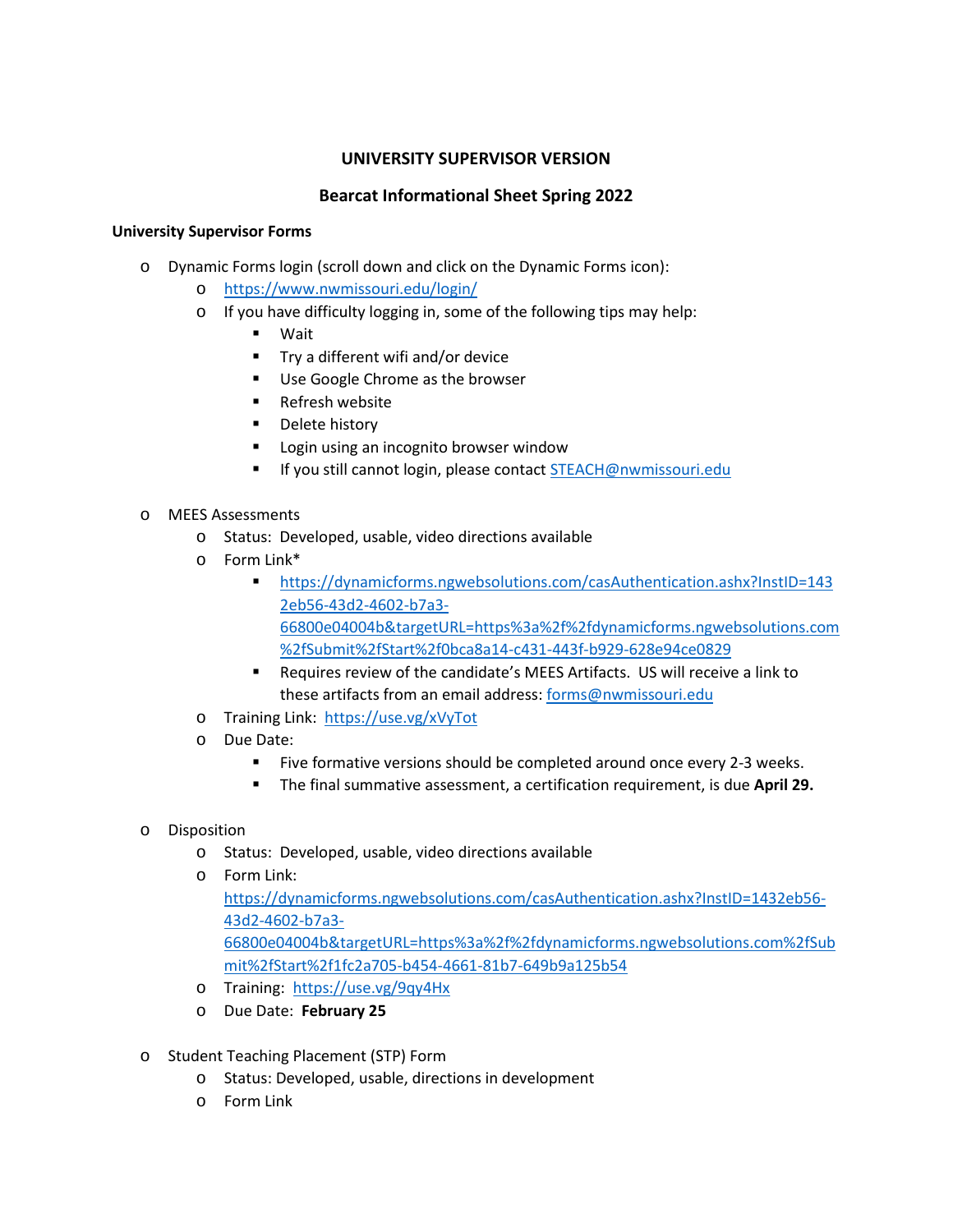- o [https://dynamicforms.ngwebsolutions.com/casAuthentication.ashx?InstID=1432eb56-](https://dynamicforms.ngwebsolutions.com/casAuthentication.ashx?InstID=1432eb56-43d2-4602-b7a3-66800e04004b&targetURL=https%3a%2f%2fdynamicforms.ngwebsolutions.com%2fSubmit%2fStart%2fe59b5563-5860-4a1d-83e9-2b32ef35b0c0) [43d2-4602-b7a3-](https://dynamicforms.ngwebsolutions.com/casAuthentication.ashx?InstID=1432eb56-43d2-4602-b7a3-66800e04004b&targetURL=https%3a%2f%2fdynamicforms.ngwebsolutions.com%2fSubmit%2fStart%2fe59b5563-5860-4a1d-83e9-2b32ef35b0c0) [66800e04004b&targetURL=https%3a%2f%2fdynamicforms.ngwebsolutions.com%2fSub](https://dynamicforms.ngwebsolutions.com/casAuthentication.ashx?InstID=1432eb56-43d2-4602-b7a3-66800e04004b&targetURL=https%3a%2f%2fdynamicforms.ngwebsolutions.com%2fSubmit%2fStart%2fe59b5563-5860-4a1d-83e9-2b32ef35b0c0) [mit%2fStart%2fe59b5563-5860-4a1d-83e9-2b32ef35b0c0](https://dynamicforms.ngwebsolutions.com/casAuthentication.ashx?InstID=1432eb56-43d2-4602-b7a3-66800e04004b&targetURL=https%3a%2f%2fdynamicforms.ngwebsolutions.com%2fSubmit%2fStart%2fe59b5563-5860-4a1d-83e9-2b32ef35b0c0)
- o Training[: https://use.vg/AeLfzO](https://use.vg/AeLfzO)
- o Due Date: **April 29**
- o Educator Improvement Plan (EIP)
	- o Status: Developed and Usable
	- o Form Link: [https://dynamicforms.ngwebsolutions.com/casAuthentication.ashx?InstID=1432eb56-](https://dynamicforms.ngwebsolutions.com/casAuthentication.ashx?InstID=1432eb56-43d2-4602-b7a3-66800e04004b&targetURL=https%3a%2f%2fdynamicforms.ngwebsolutions.com%2fSubmit%2fStart%2fb84d3d22-5796-4f5f-ac39-840fe1966394) [43d2-4602-b7a3-](https://dynamicforms.ngwebsolutions.com/casAuthentication.ashx?InstID=1432eb56-43d2-4602-b7a3-66800e04004b&targetURL=https%3a%2f%2fdynamicforms.ngwebsolutions.com%2fSubmit%2fStart%2fb84d3d22-5796-4f5f-ac39-840fe1966394) [66800e04004b&targetURL=https%3a%2f%2fdynamicforms.ngwebsolutions.com%2fSub](https://dynamicforms.ngwebsolutions.com/casAuthentication.ashx?InstID=1432eb56-43d2-4602-b7a3-66800e04004b&targetURL=https%3a%2f%2fdynamicforms.ngwebsolutions.com%2fSubmit%2fStart%2fb84d3d22-5796-4f5f-ac39-840fe1966394) [mit%2fStart%2fb84d3d22-5796-4f5f-ac39-840fe1966394](https://dynamicforms.ngwebsolutions.com/casAuthentication.ashx?InstID=1432eb56-43d2-4602-b7a3-66800e04004b&targetURL=https%3a%2f%2fdynamicforms.ngwebsolutions.com%2fSubmit%2fStart%2fb84d3d22-5796-4f5f-ac39-840fe1966394)
	- o Due Date: only if needed
- o Surveys
	- o Status: In development
	- o Expect email from this address: NW\_IR@nwmissouri.edu
	- o Due Date: **April 29**

### **Content Supervisor Forms**

- o MEES Assessments: CS has been asked to complete one formative
	- o Form Link\*
		- [https://dynamicforms.ngwebsolutions.com/casAuthentication.ashx?InstID=143](https://dynamicforms.ngwebsolutions.com/casAuthentication.ashx?InstID=1432eb56-43d2-4602-b7a3-66800e04004b&targetURL=https%3a%2f%2fdynamicforms.ngwebsolutions.com%2fSubmit%2fStart%2f0bca8a14-c431-443f-b929-628e94ce0829) [2eb56-43d2-4602-b7a3-](https://dynamicforms.ngwebsolutions.com/casAuthentication.ashx?InstID=1432eb56-43d2-4602-b7a3-66800e04004b&targetURL=https%3a%2f%2fdynamicforms.ngwebsolutions.com%2fSubmit%2fStart%2f0bca8a14-c431-443f-b929-628e94ce0829) [66800e04004b&targetURL=https%3a%2f%2fdynamicforms.ngwebsolutions.com](https://dynamicforms.ngwebsolutions.com/casAuthentication.ashx?InstID=1432eb56-43d2-4602-b7a3-66800e04004b&targetURL=https%3a%2f%2fdynamicforms.ngwebsolutions.com%2fSubmit%2fStart%2f0bca8a14-c431-443f-b929-628e94ce0829) [%2fSubmit%2fStart%2f0bca8a14-c431-443f-b929-628e94ce0829](https://dynamicforms.ngwebsolutions.com/casAuthentication.ashx?InstID=1432eb56-43d2-4602-b7a3-66800e04004b&targetURL=https%3a%2f%2fdynamicforms.ngwebsolutions.com%2fSubmit%2fStart%2f0bca8a14-c431-443f-b929-628e94ce0829)
		- Requires review of the candidate's MEES Artifacts. US will receive a link to these artifacts from an email address: [forms@nwmissouri.edu](mailto:forms@nwmissouri.edu)
	- o Training Link:<https://use.vg/xVyTot>
	- o Due Date: One formative assessment is due before **April 29**.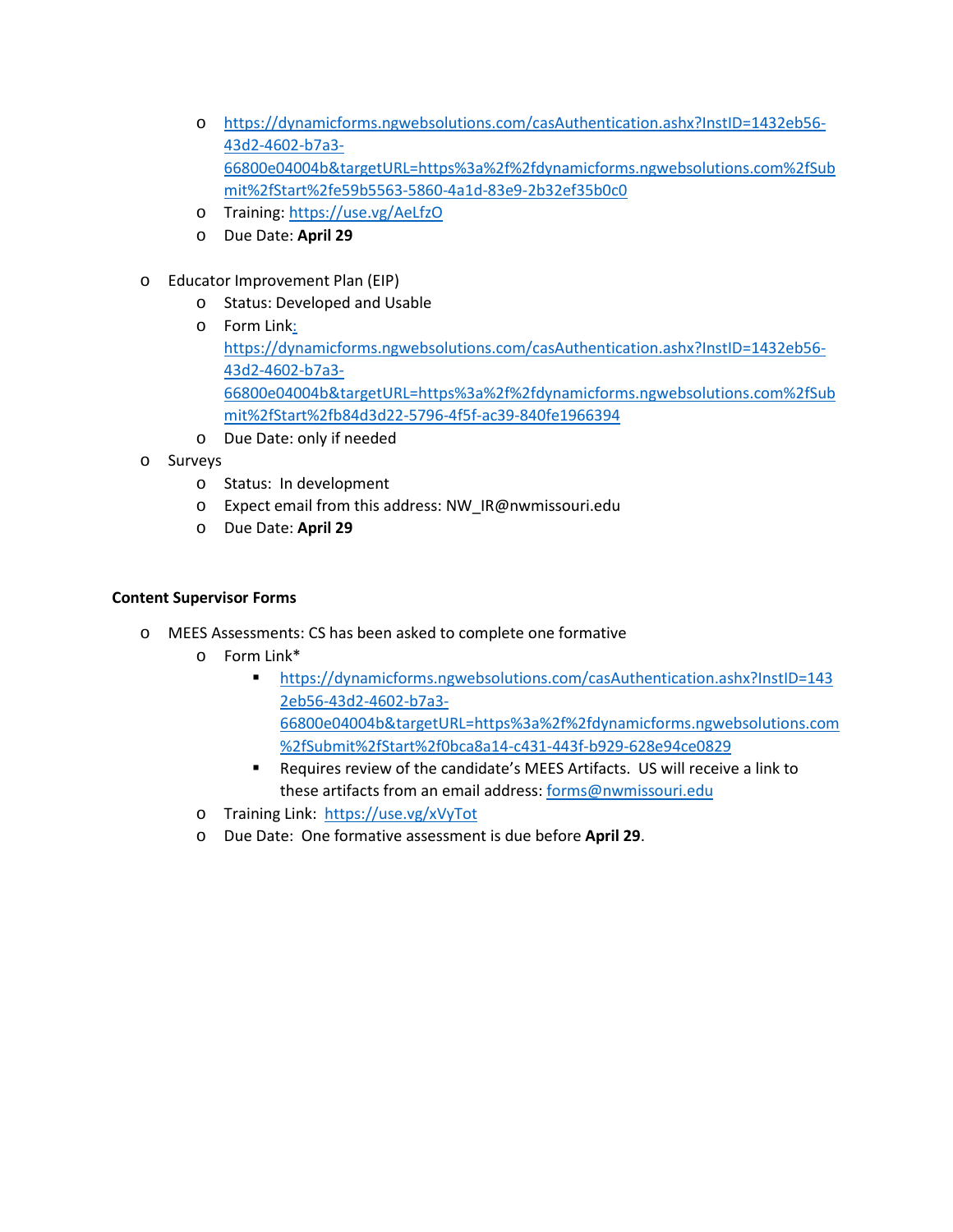### **University Supervisor Dynamic Forms FAQ**

- STP forms
	- o Q: Do I need to include my student's 919 number on this form?
		- Yes, please include the student's 919 number. If you do not know your student's 919, please request it via email. This is not a privacy issue, as the 919 is not official a personal identification number (as opposed to SSN).
	- o Please complete one STP form for every placement.
- MEES Forms:
	- o Q: Is there a way to see how the CT scored my candidate?
		- **EXT** Currently, there is no way to see what the CT has done, or for them to see how you have scored the candidate. Hopefully that's something we can resolve in the future.
	- o Q: I have completed a MEES formative assessment but can't access it.
		- In your dashboard, you should be able to click on "PDF" or "HTML" links to the form.
		- You will not be able to modify it after you have submitted it.
	- o Q: Can I modify a MEES form (or any form) I have already submitted?
		- No. The only way is if it is returned for corrections from the next person to view it.
	- o If any form has a status of "pending" that means your work with it is done.
- MEES Artifacts:
	- o Be sure to open these forms using the link you receive via email
	- o Then, download the artifact and any supporting documentation
	- $\circ$  Be sure to sign and submit the artifact form in dynamic forms! This way the CT can view the artifacts as well.
	- o You should only receive a notification about a submitted artifact via email
- Pending statuses
	- $\circ$  Q: When forms show pending as a status, who is responsible for the completion of the submission?